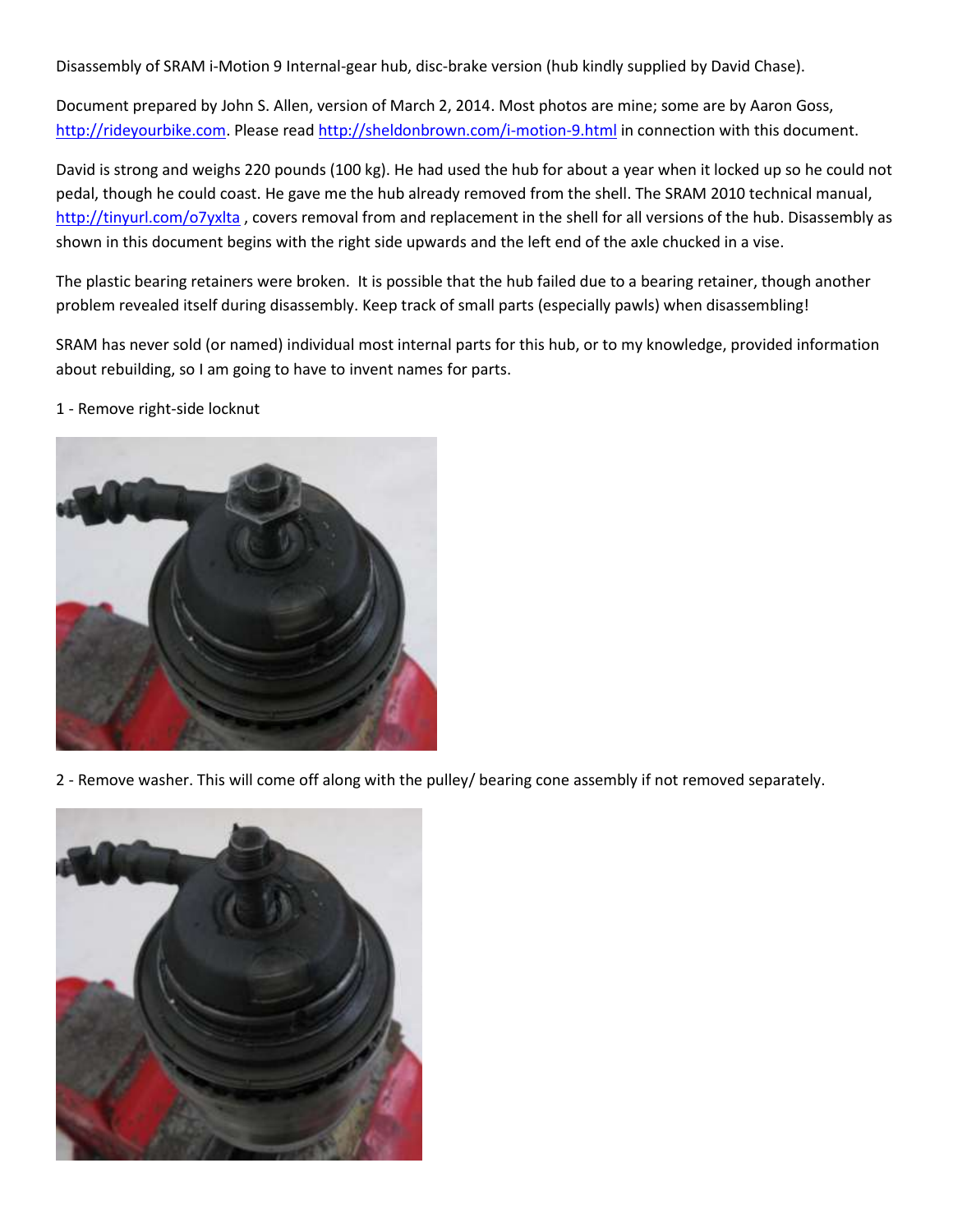## 3 - Remove pulley/ bearing cone assembly



4 - View of right side of hub after pulley/bearing cone assembly has been removed. The driver is now exposed. The rightside smaller bearing cup is visible, just inside the 3-lug fitting for the sprocket. David had already disassembled the hub this far, and the bearing retainer which belongs here is absent.

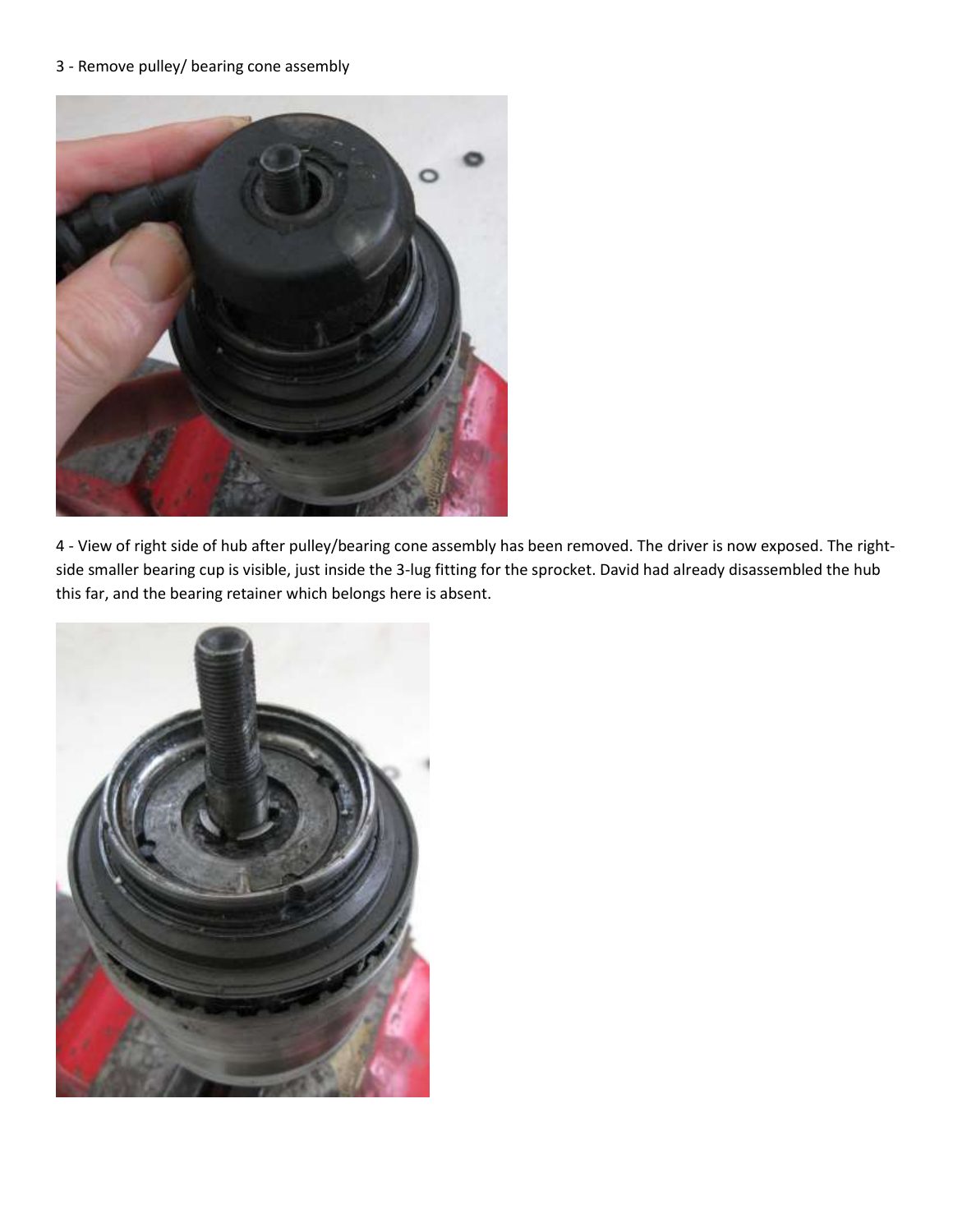5 - Remove driver. The cone race of the larger right bearing is on the underside of the driver, not visible in this photo. The cup for that bearing is press-fit into the hub shell.



6 - Remove dog ring. The teeth on its inner face are a ratchet for pawls, not a ring gear. The lugs engage the planet cage (see step 24).

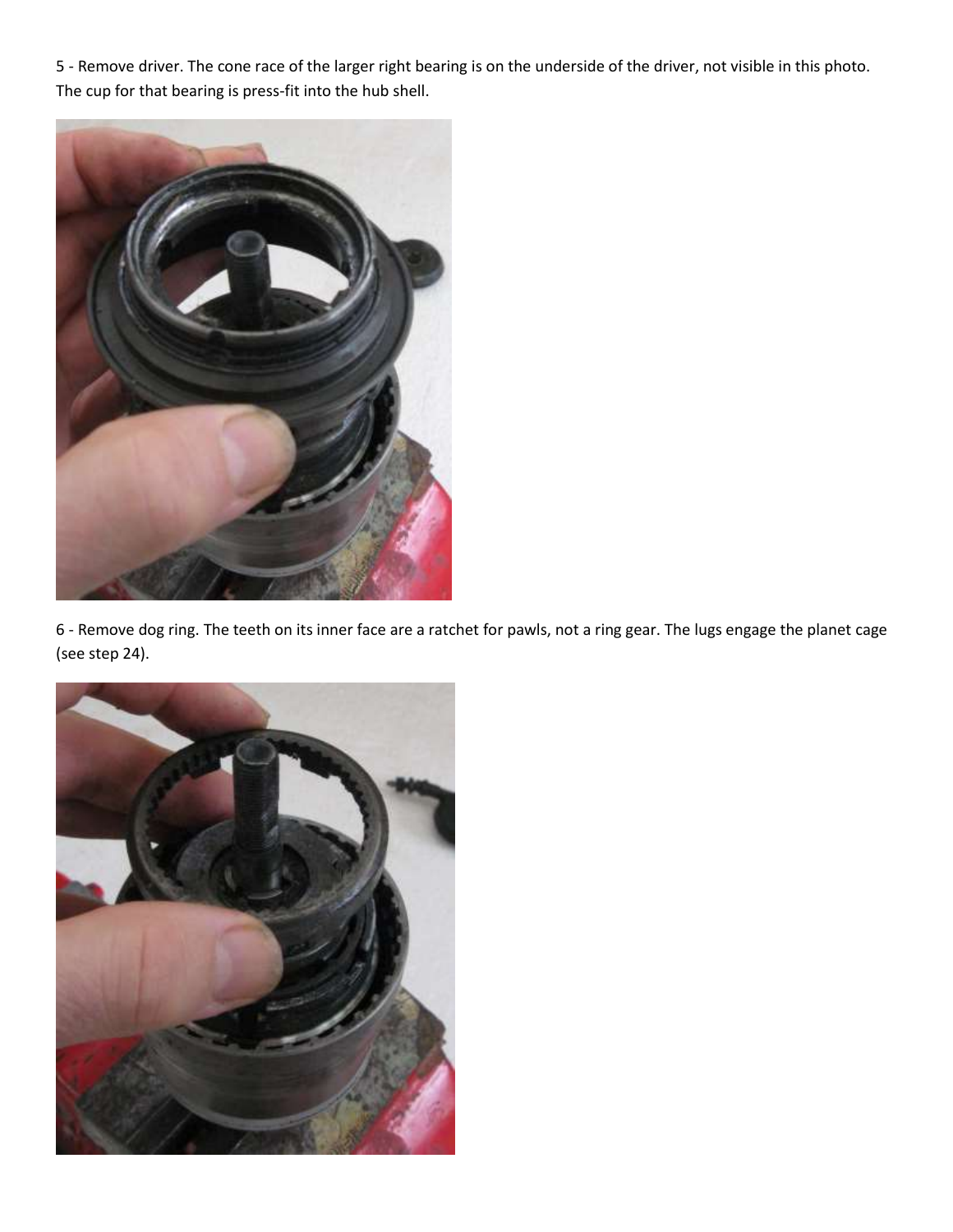7 - Remove right-side pawl ring. The four cylindrical protrusions mate with the driver, and the pawls engage the dog ring.



8 - Remove shifter cam. The right side of the cam engages the pulley of the pulley/bearing cone assembly. One of the four lugs is cut away to make room for a small spring on the back of the pulley where lugs engage the cam. The left side of the cam pushes parts inside the hub leftward to shift gears. Orientation of the cam matters. Make a note of it.

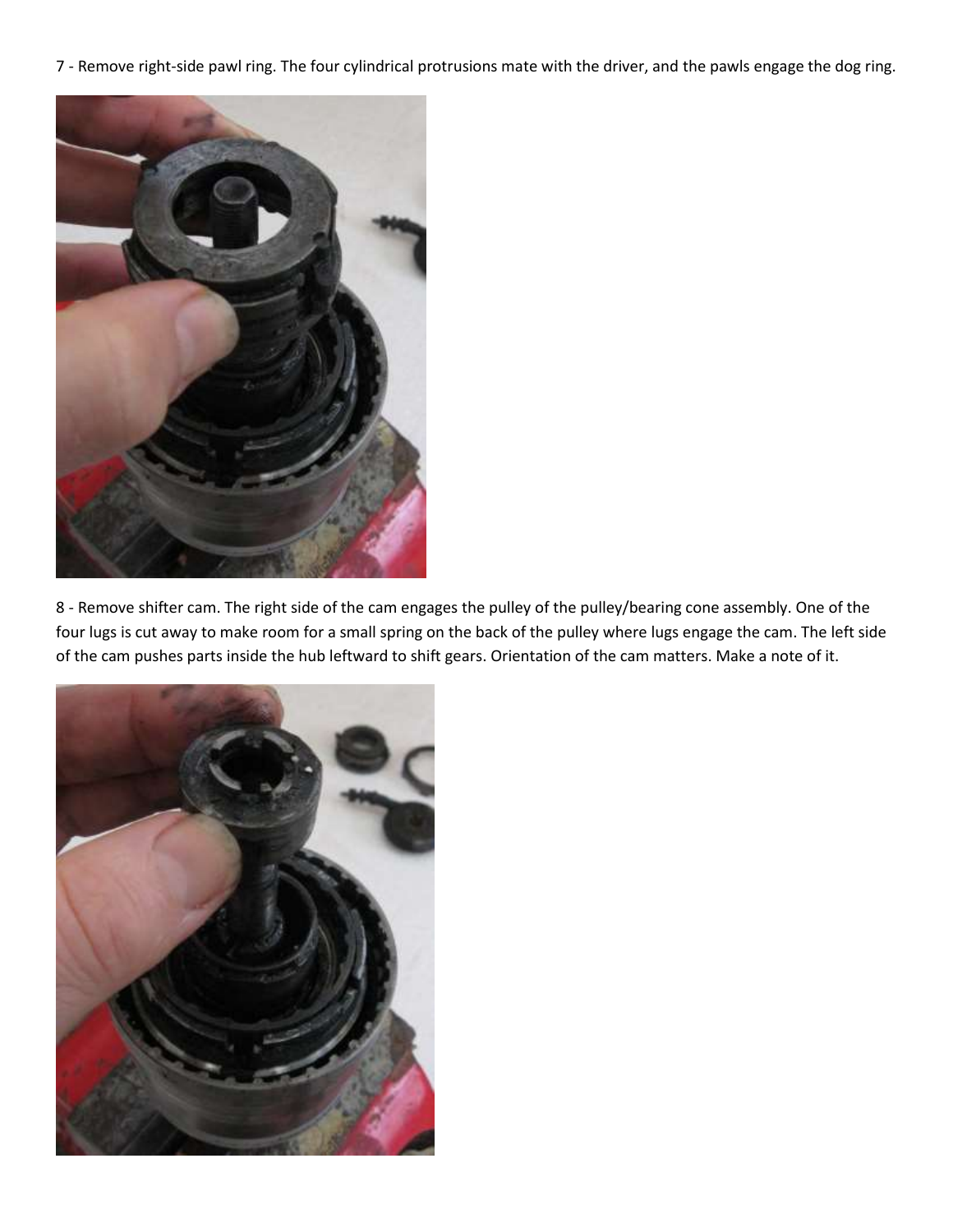9 - Now I have turned the hub over and we are looking at the left side. A pawl and a pawl spring are missing, but one pawl remains, oriented to drive the wheel by engaging the ratchet inside the left end of the hub shell. The two narrower recesses at 90 degrees to the pawls probably engage the coaster brake mechanism in the coaster-brake version.



10 - Remove crush nut. This nut is deformed during assembly to prevent it from unscrewing. Replacements are available from Aaron's Bicycle Repair, [http://rideyourbike.com.](http://rideyourbike.com/) Or send your hub to Aaron, as he has a stock of hubs to cannibalize and can do an expert repair.

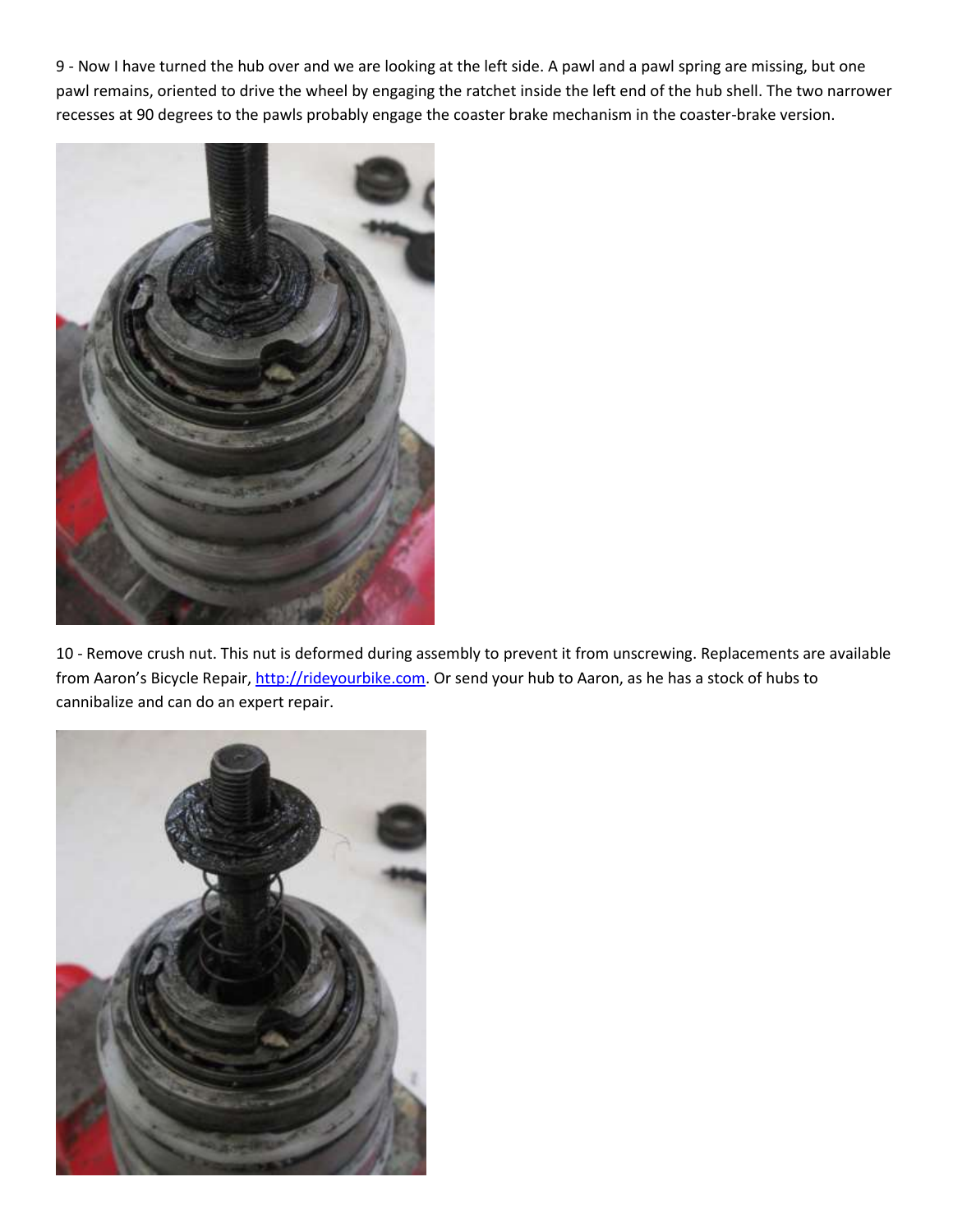11 - Remove two washers. There is a washer with internal tabs on top of the larger one (The washers are stuck together with grease in this photo). I disassembled the hub dirty because grease kept some parts, like the one pawl here, from falling out, and so I could still determine where they belonged! Method to my madness...



12 - Remove spring. Notice that it is conical, with the larger end toward the middle of the hub.

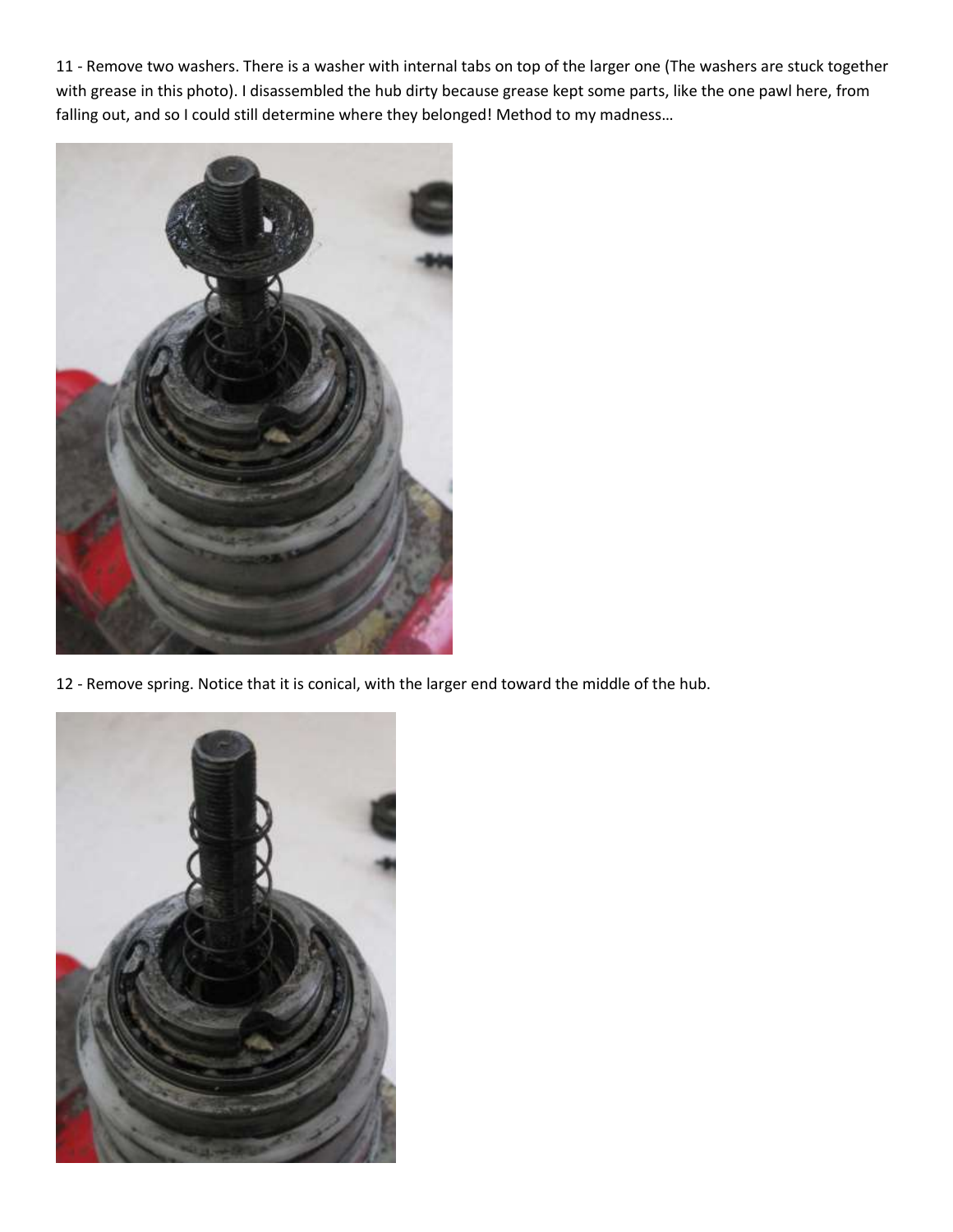13- Make a note of orientation, then remove clutch and clutch ring. The clutch ring slides along the axle to retract pawls of the left-side pawl ring.



14 - Make a note of orientation, then remove clutch actuator.

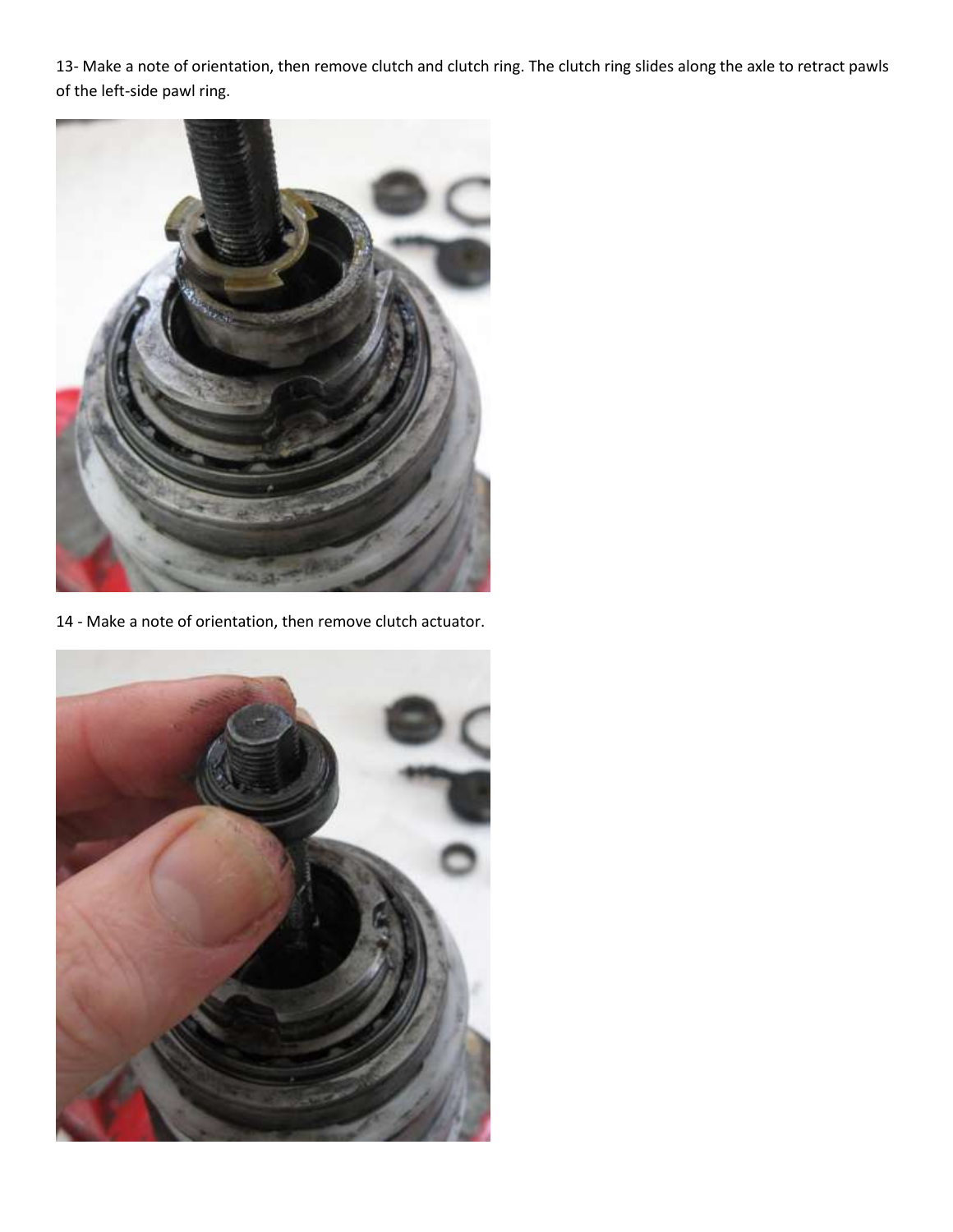15 - Remove left-side pawl ring. As noted earlier, a pawl and the pawl spring are missing. These pawls drive the wheel in all of the hub's ratios. The coaster-brake version of the hub would probably have parts engaging the two unused, narrower recesses at 90 degrees from the pawls.



16 – The pawl ring has four sets of pawls. The leftmost set, already described, drives forward and the other three sets are driven forward.

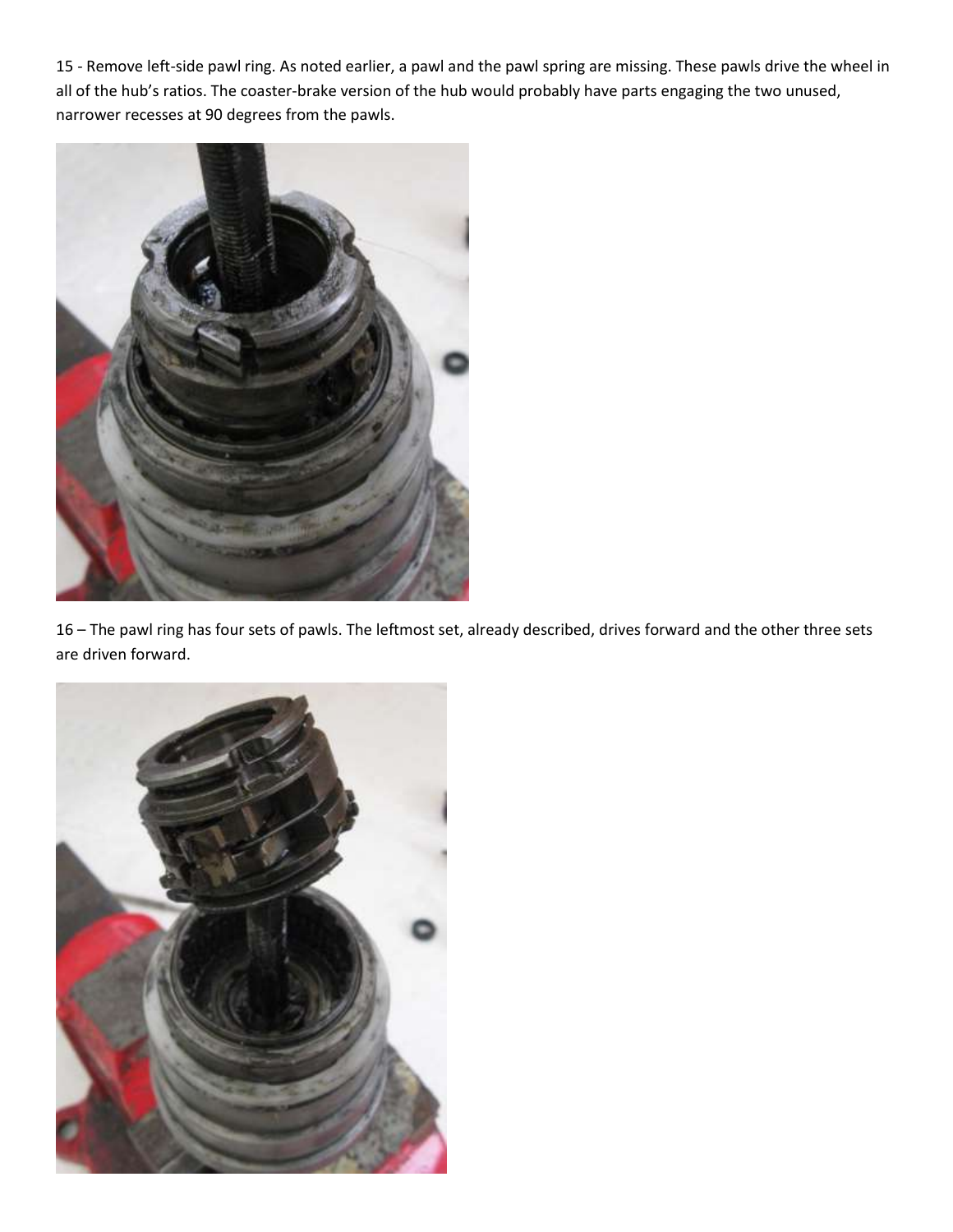17 - These are the parts which have been removed from the left end of the axle, in order right to left, and left side up (photo credit, Aaron Goss). The left-side shifter parts engage and disengage sun gears to provide wider and narrower ratios – both increase and decrease ratios, which are the inverse of each other.



18- Now the gear unit also has been lifted off the axle. The spring here has a smaller diameter than the one removed earlier, and is cylindrical, not conical.



19 – Spring and shifter parts are now removed from the axle.

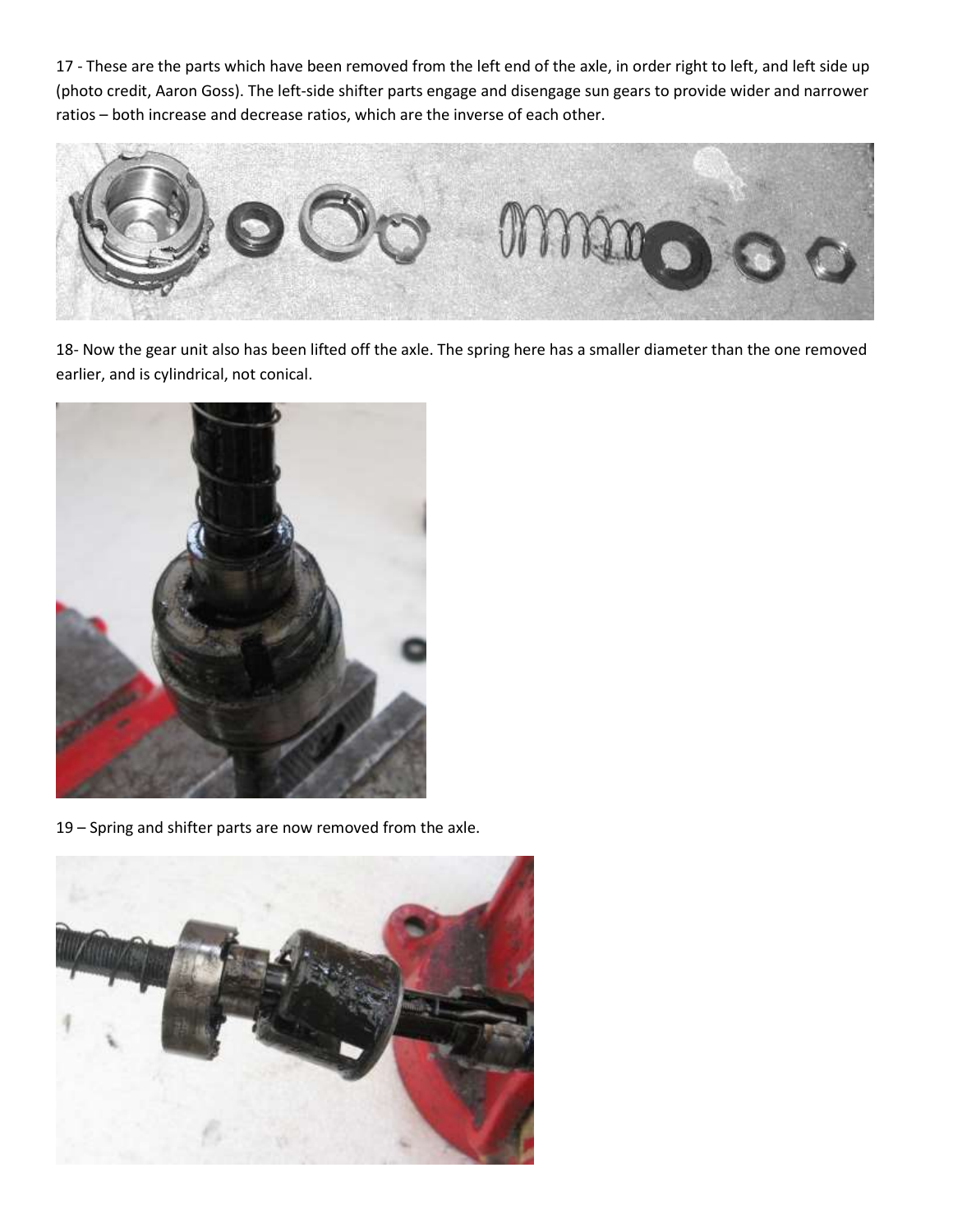20- These are parts in the previous photos which have been removed – along with the spring (photo credit: Aaron Goss).



21 -These are shifter parts on one face of the axle. The key at the right engages the shifter cam at one end and the cupshaped part in the image above at the other. Comparison with photo #19 shows how the key has been slipped off the rod which is to its left. These parts may be removed from the axle, but I didn't remove them.



22 – Shifter parts on the opposite face of the axle. Note: the rod had been replaced in position and is upside down. The end which attaches to the key should be farther from the centerline of the axle.

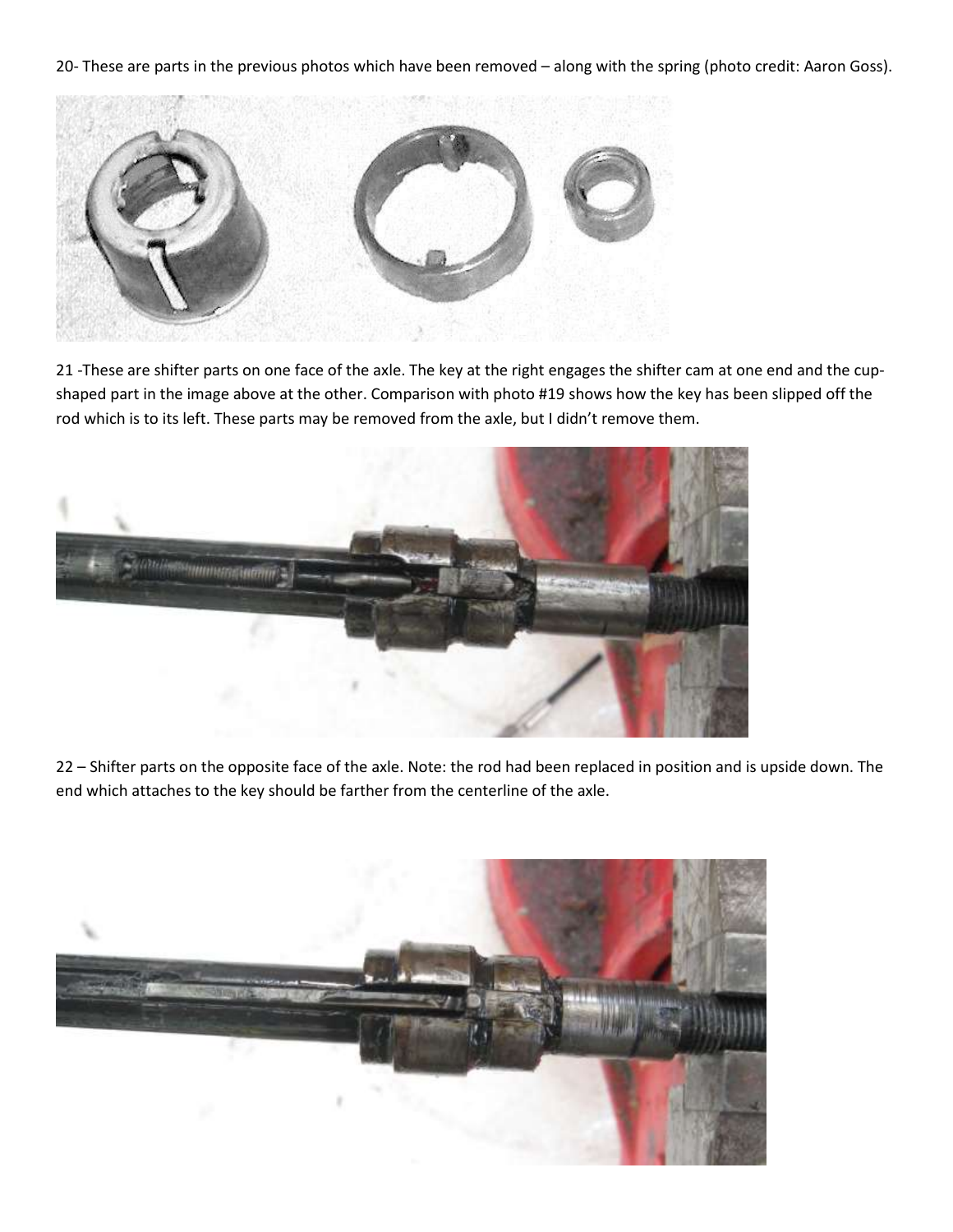23 - I've lifted up the key and slid the rod to the left to show how they may be removed. Note: the rod had been replaced in position and is upside down. The end which attaches to the key should be farther from the centerline of the axle.



24 – Now we're looking at the right side of the gear unit, which has been removed from the axle. Remove the large spring. It is conical, larger at the inner end. There are three ways that drive may be transmitted into the gear unit – for decrease, direct-drive and increase ratios and from outside to inside: the pawls on the driver (step 5 above) engage the ratchet inside the ring gear; the dog ring (step 6 above) engages the six notches in the planet cage; or the spring presses down the ratchet ring (step 27) to engage the six lugs of the sun-gear assembly.

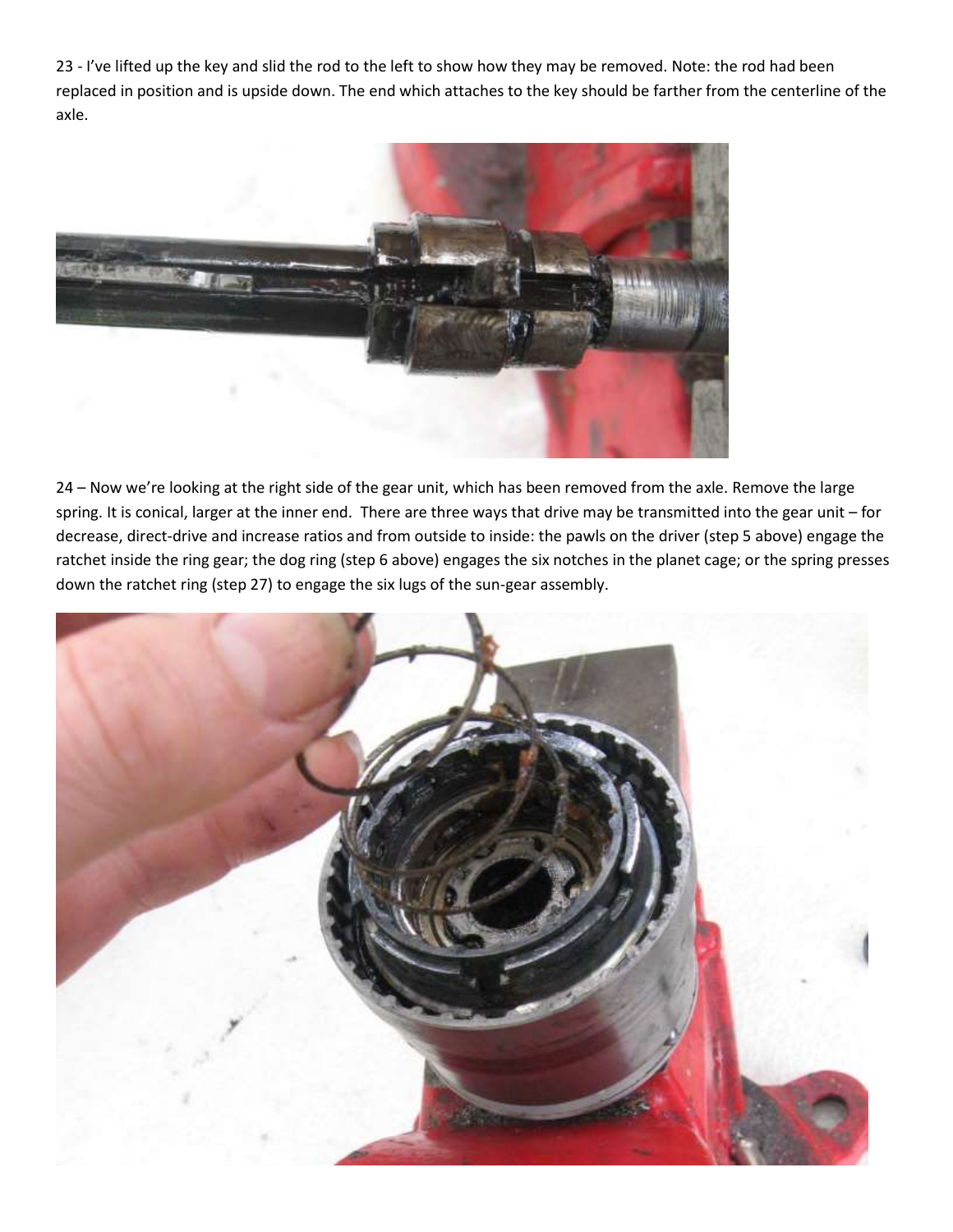25- Remove planet cage assembly from inside ring gear.



26 - Pry inner ring gear (at left) from planet-cage assembly with a flat-blade screwdriver, if necessary.

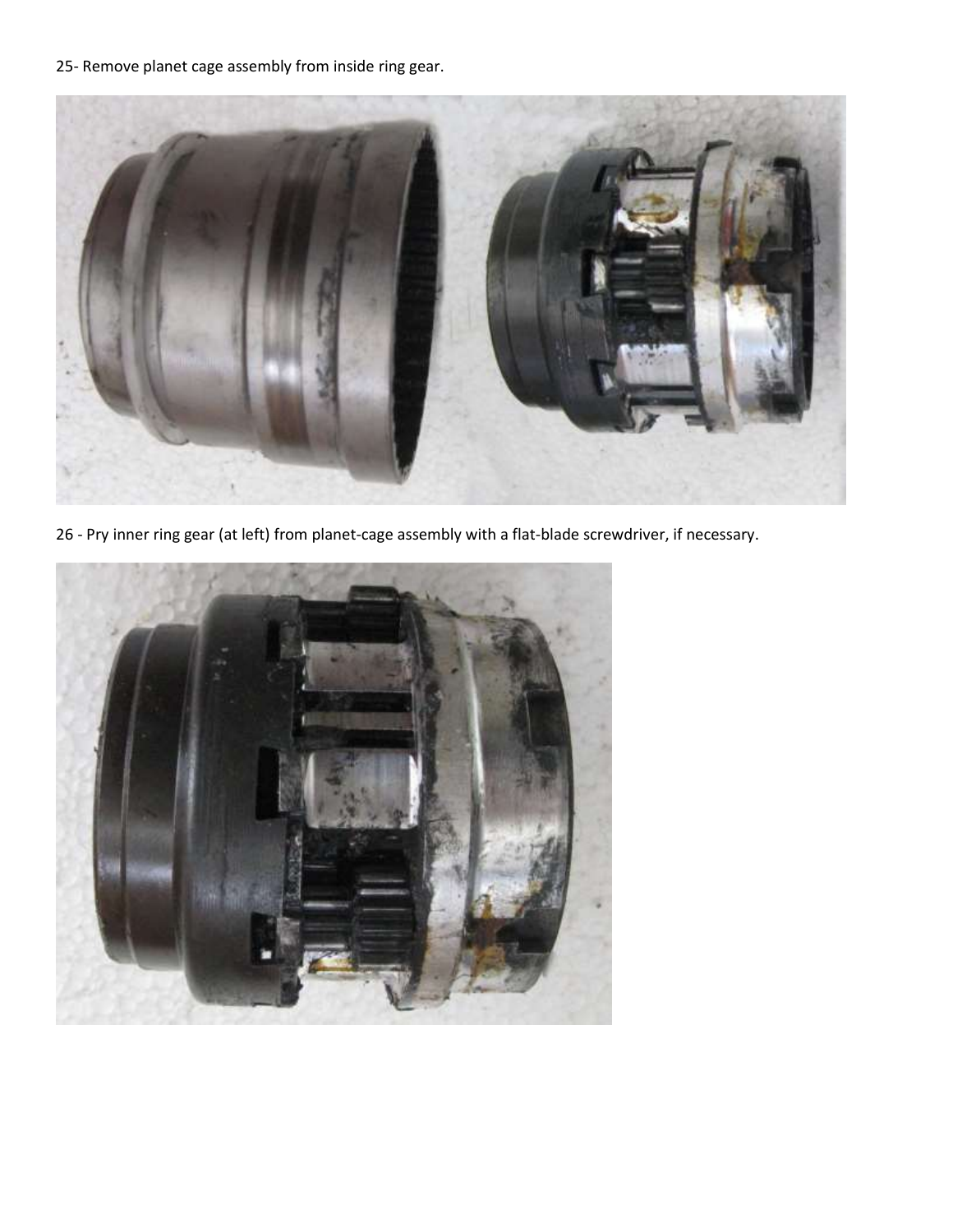- Remove ratchet ring from inside planet cage. The six lugs at the inside of the narrower end of the ratchet ring engage the sun-gear assembly as shown in step 24.



- Separate inner ring gear and sun gear assembly from planet cage

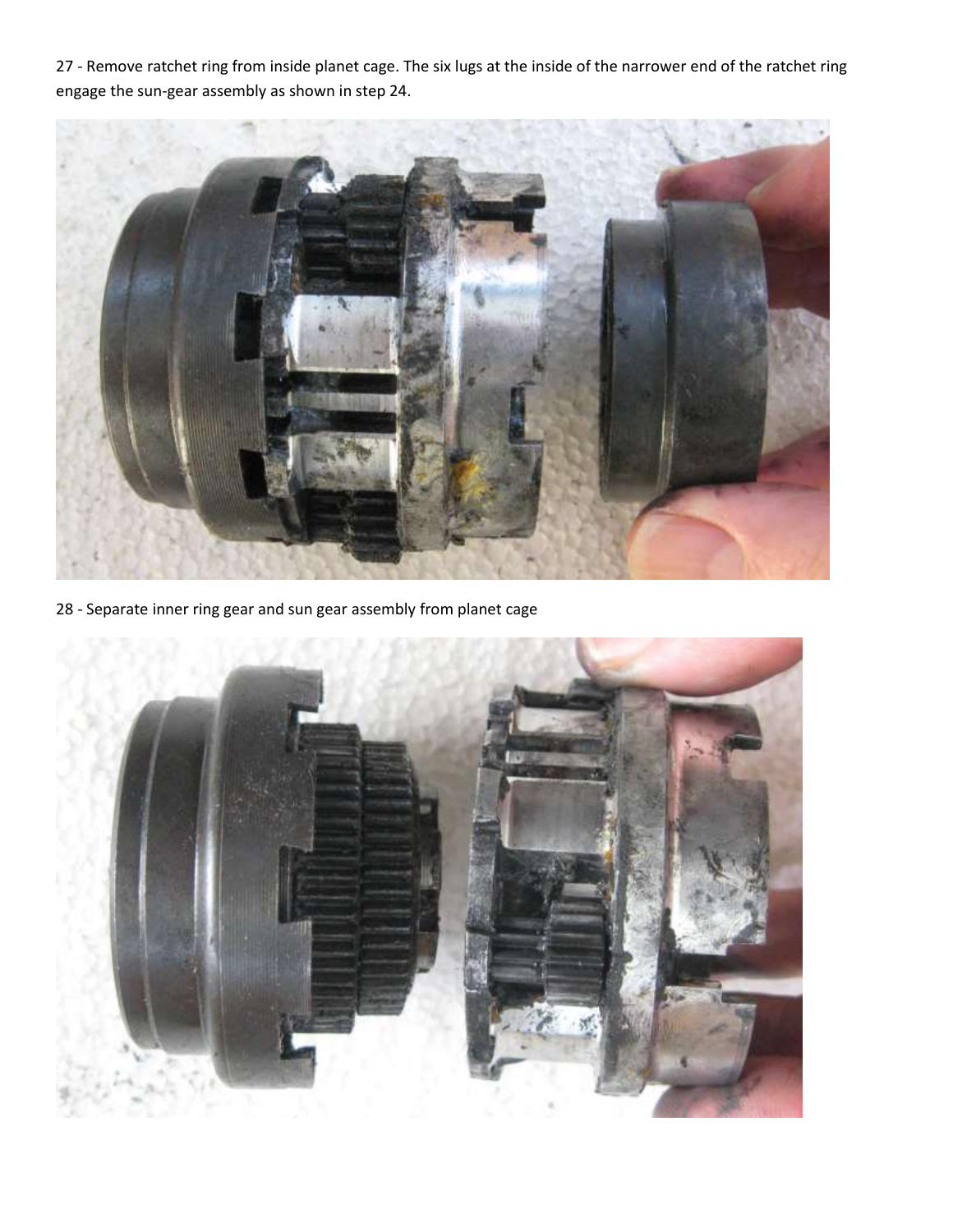29 -Pinion and pinion pin removed from the planet cage (photo credit: Aaron Goss).



27- Separate inner ring gear from planet gears in sun-gear assembly. Now we see what seized this hub. Wider/narrower increase or decrease ratios depend on which of three sun gears is engaged. Two of them, visible in this photo, may be engaged or disengaged; the remaining one, shown in the next photo, is constantly engaged..

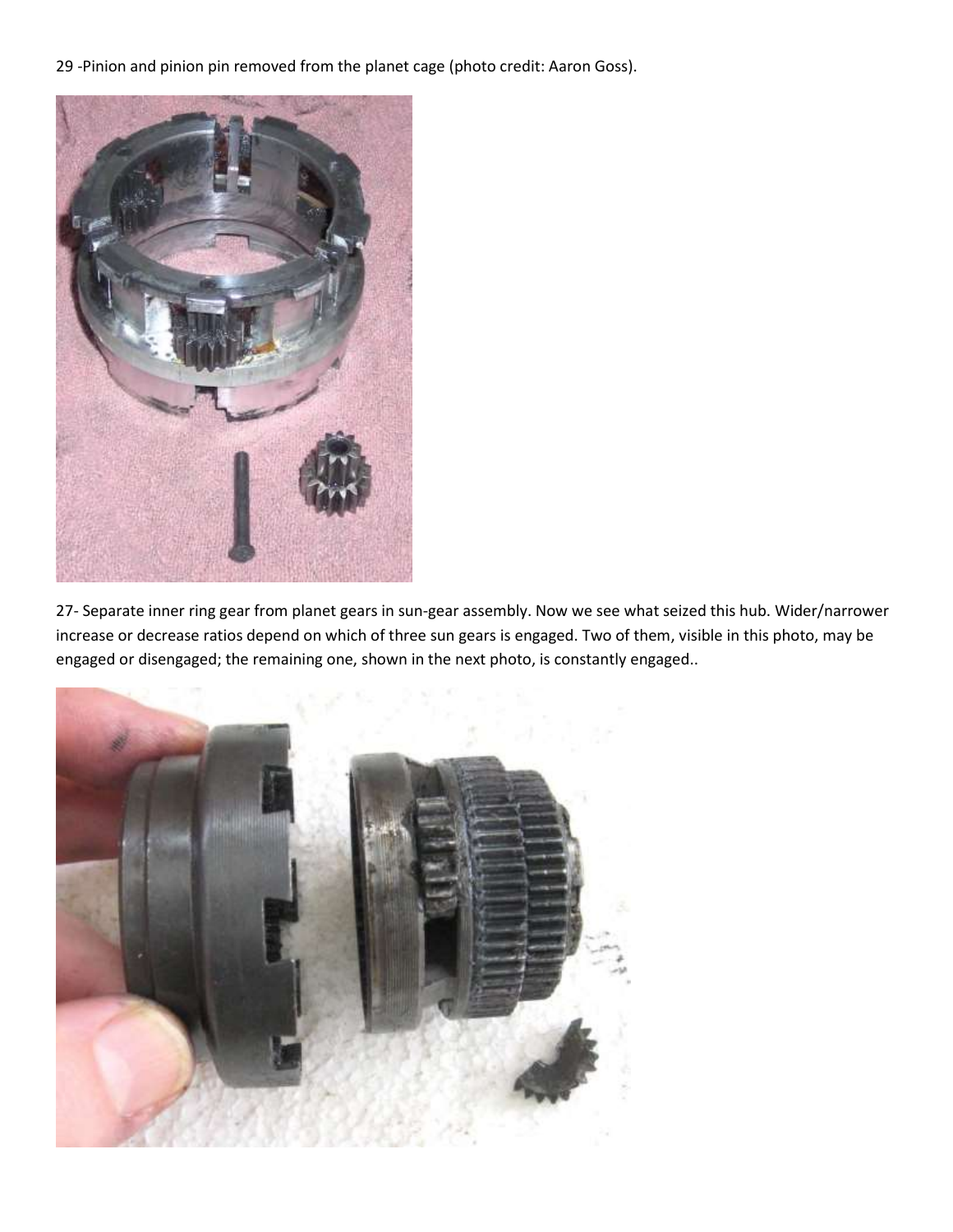29 –Remove small sun gear from inside planet gears. This frees the pawl pins for the internal pawls – they could fall out.



30 - These are the sun gears and associated parts of the assembly shown in the previous photo, disassembled (photo credit: Aaron Goss). The circlip (left) might be damaged during removal, so you might skip this step.



31- Same assembly, further disassembled. The four small internal pawls are inserted with the peak in the middle facing outwards (engaging the teeth inside the two gears). The larger end of each pawl is clockwise in the image above and counterclockwise in the images below. The pawls are of two types: relieved sides inside the bore face each other. (left photo credit: Aaron Goss).